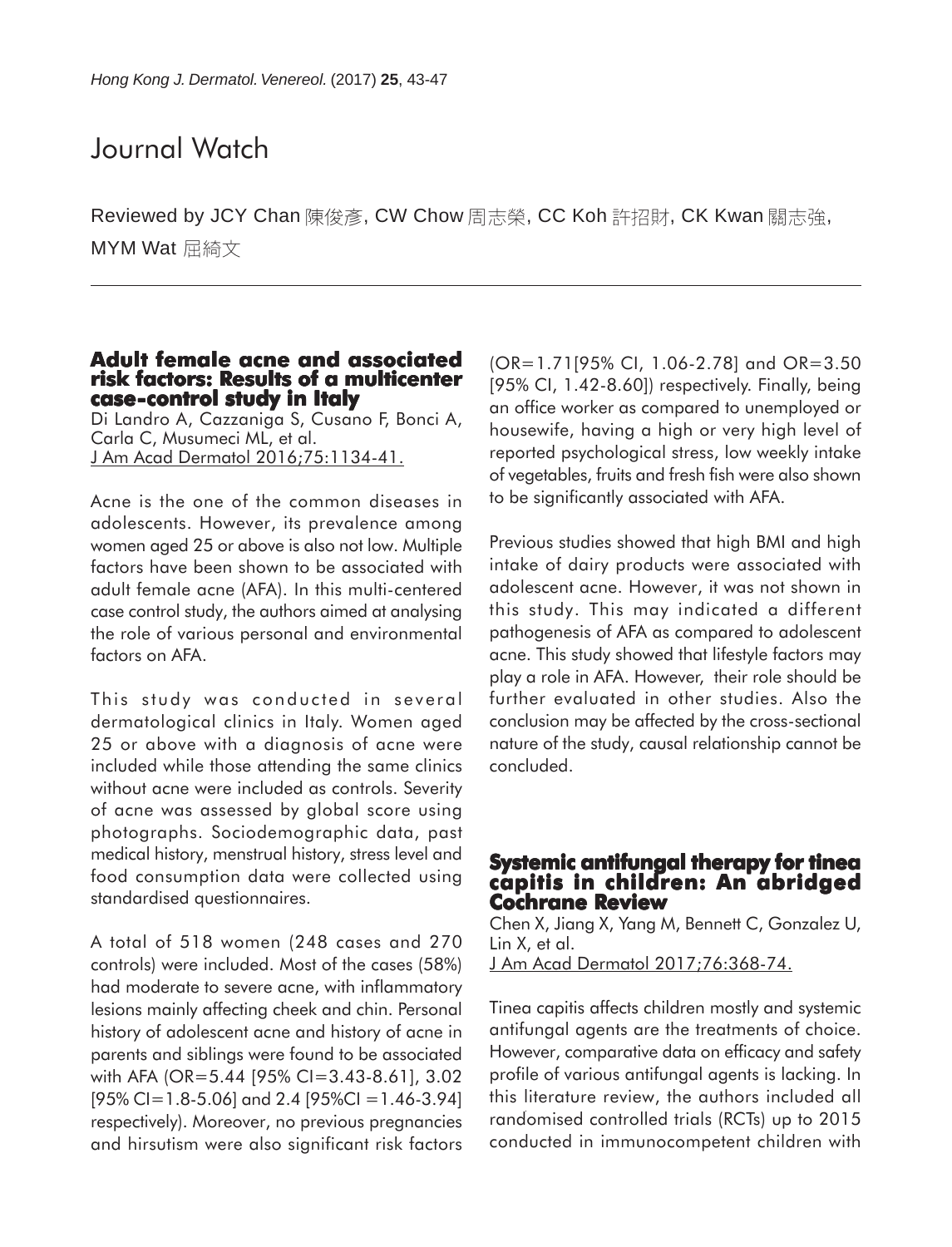mycologically-proven tinea capitis. Complete cure and adverse events were the primary outcome measures.

A total of 25 RCTs with 4449 participants were included. Both terbinafine and griseofulvin showed similar efficacy on management of tinea capitis caused by mixed *Trichophyton* and *Microsporum spp.* However, terbinafine appeared to be more effective for infections caused by *Trichophyton tonsurans* (RR=1.47, 95% CI =1.22-1.77) while griseofulvin was better for those solely cause by *Microsporum spp.* (RR=0.68, 95%CI=0.53- 0.86). Moreover, several studies revealed that itraconazole and fluconazole also showed similar efficacy as compared to terbinafine and griseofulvin. Finally, both terbinafine and griseofulvin were well-tolerated and most adverse events were mild and reversible.

The authors concluded that both griseofulvin and terbinafine are effective for treatment of tinea capitis. However, further studies are required to evaluate the optimal treatment regime, paediatric formulation, adherence of treatment and patients' self-reported outcome so as to further justify the use of the newer and relatively more expensive treatments like terbinafine and itraconazole as opposed to griseofulvin. Also, this review was limited by the highly heterogenicity of the studies and all the included studies were at high or the risk of bias was unclear in the RCTs.

**Comparison of lidocaine/tetracaine cream and lidocaine/prilocaine cream for local anaesthesia during laser treatment of acne keloidalis nuchae and tattoo removal: results of two randomized controlled trials**

Greveling K, Prens EP, Ten Bosch N, van Doorn MB.

Br J Dermatol 2017;176:81-6.

Pain is a common side effect of laser therapy to skin. Local topical anaesthetic cream is commonly used to reduce laser-related pain. "EMLA" is one of the most widely used products and contains a

mixture of 2.5% lidocaine and 2.5% prilocaine cream. However, plastic occlusion is needed for its use. Pliaglis is a new topical anaesthetic which contains a mixture of 7% lidocaine and 7% tetracaine cream. It develops a self-occlusive film when exposed to air and does not require plastic occlusion before use.

Two randomised, double-blind, controlled clinical trials with intrapatient, split-lesion designs were conducted to provide head-to-head comparison between efficacy of "EMLA" and "Pliaglis". Study A included patients with acne keloidalis nuchae  $(AKN)$  ( $n=15$ ). Study B included patients with black tattoos (n=15). In studies A and B, lidocaine/ tetracaine cream was applied on one treatment side and lidocaine/prilocaine cream under plastic occlusion was applied on the other treatment side. In both studies, self-reported pain on a 10-cm visual analogue scale (VAS) scores for patients were recorded. Lidocaine/prilocaine cream show a significant lower pain score with a mean VAS difference in study A of 1.9 (95% confidence interval of 1.0-2.8) and in study B of 0.6 (95% confidence interval of 0.7- 1.9). In study A, adequate pain relief was attained in 13% (n=2) with lidocaine/tetracaine cream vs 73% (n=11) with lidocaine/prilocaine cream (P=0.004). In study B, adequate pain relief was attained in 53% (n=8) with lidocaine/tetracaine cream vs 80% (n=12) with lidocaine/prilocaine cream (P=0.289). Both creams showed mild local reaction only and no significant side effects were found. Hence, lidocaine/prilocaine cream under occlusion is the preferred choice of topical anaesthetic in laser procedure for acne keloidalis nuchae and black tattoo removal.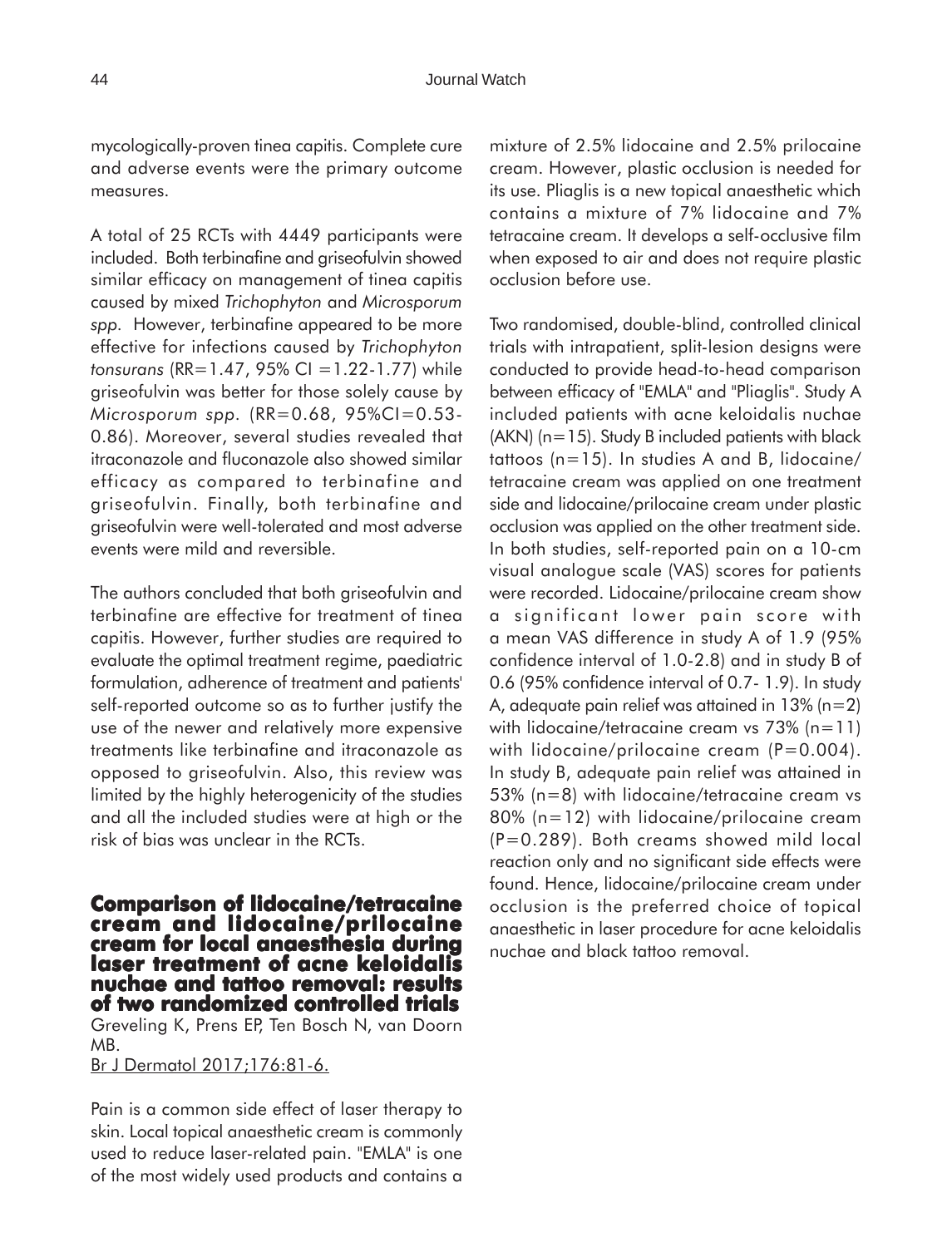#### **Statin use and the risk of herpes zoster: a nested case-control study using primary care data from the U.K. Clinical Research Practice Datalink**

Matthews A , Turkson M, Forbes H, Langan SM, Smeeth L, Bhaskaran K. Br J Dermatol 2016;175:1183-94.

Statins is a lipid lowering drug and is one of the commonest drugs used worldwide. It decreases the cardiovascular risk of patients. However, there is a hypothesis that it may alter the immune system and may have an immunomodulating effect as it decreases production of isoprenoid phosphates which are required for the activation of Ras-related GTPases. Hence, it may impair T-cell activation and proliferation. Recent reports have found that statins might have a small but significantly increased risk of Herpes Zoster (HZ) among patients from Ontario, Canada and Taiwan respectively.

This study was a matched case-control study to quantify the effects of statin use on the risk of HZ in general population of United Kingdom (UK). Data from primary care and hospitals were used. All patients were ≥18 years and followed up between 1 January 2000 and 31 December 2011. The study recruited 144 959 cases of HZ matched to 549 336 controls with reference to age and sex. Patients who had taken statins for more than three months were categorised as the exposure group. Adjusted analysis showed increased risk of HZ with statin exposure (Odds Ratio 1:13; 95% confidence interval 1.11-1.15). A dose-response relationship was found and the risk of HZ was increased with an increased dosage of statin (P<0.001). Risk decreased with time after stopping statins and was consistent with a causal relationship (P<0.001). There was no clear evidence that duration of statin use altered the effect of statins on risk of HZ. There was also no evidence that age modified the effect of statins on risk of HZ. This study supports the hypothesis that statin may increase risk of HZ. Hence, the authors propose that statin use may constitute an indication for HZ vaccine.

#### **Syphilis incidence among men who have sex with men in China: results from a meta-analysis**

Chen G, Cao Y, Yao Y, Li M, Tang W, Li J, et al. Int J STI AIDS 2017;28:170-8.

Syphilis is still a worldwide sexually transmitted infection (STI) with an estimated 12 million people infected each year. Syphilis accounted for 11.7 cases per 100,000 residents in 2009 and had increased by 2.1 times since 2005 in China. Previous studies found that the prevalence of syphilis among men who have sex with men (MSM) in China had increased from 6.8% to 13.5% from 2003-2004 to 2007-2008. The objective of this study was to systematically estimate the incidence of syphilis among MSM in China through meta-analysis. Original articles published in English or Chinese targeting on MSM in Mainland China (excluding Hong Kong, Macau and Taiwan) with a clear descriptions of study design, study location, sample size which estimated the incidence of syphilis sero-convertors and total person-times follow-up were included. All these articles were searched from PubMed, China National Knowledge Infrastructure (CNKI) and Wanfang Chinese database. The studies were also assessed by PRISMA (Preferred Reporting Items for Systematic Reviews and Meta-Analysis) guidelines.

A total of 14 studies (seven English and seven Chinese) were included. The overall incidence of syphilis among MSM in China between 2006 and 2012 was 9.6/100 person-years (PYs) (95% CI 7.0-12.2/100 PYs). Subgroup analysis reviewed that the incidence of syphilis were 38.5/100 PYs (95% CI 28.9-48.1/100 PYs) in Northeast China, 12.1/100 PYs (95% CI 7.0-17.2/100 PYs) in North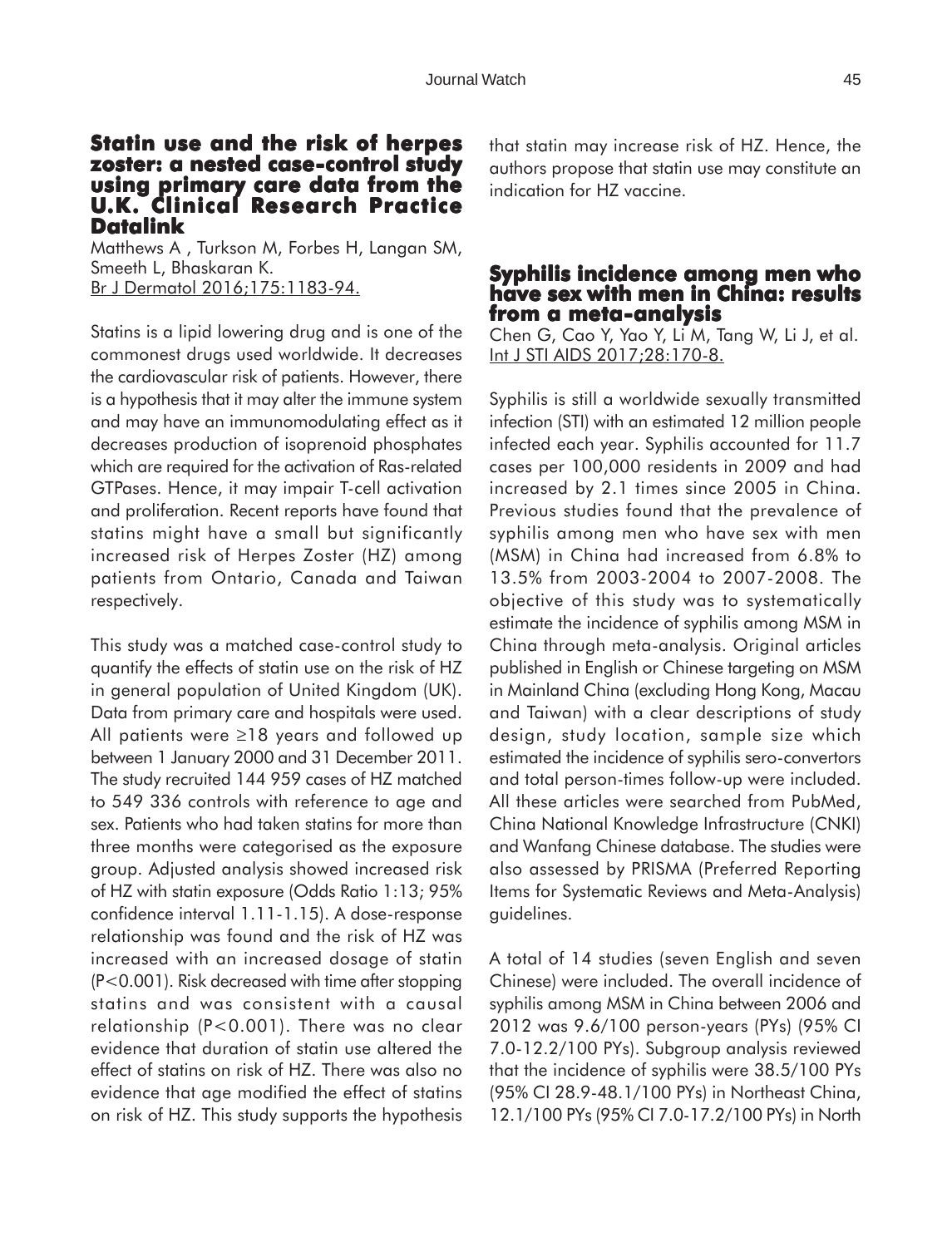China, 11.2/100 PYs (95% CI 0.7- 23.1/100 PYs) in Southwest China, 8.9/100 PYs (95% CI 6.5-11.2/100 PYs) in East China, 5.7/ 100 PYs (95% CI 3.4-8/100 PYs) in South China, and 3.1/100 PYs (95% CI 0.8-5.3/100 PYs) in Northwest China.

This study found that the incidence of syphilis in Chinese MSM is high especially in the Northeast region which concurred with the prevalence of HIV infection in the same region. The authors concluded that it is crucial to integrate syphilis control programmes with HIV control programmes by establishing public health response systems to monitor and control the epidemic of syphilis as well as HIV in key populations in China especially MSM.

# **Prevalence of of** *Mycoplasma genitalium* **in men with urethritis and in high risk asymptomatic males in Tel Aviv: a prospective study**

Gottesman T, Yossepowitch O, Samra Z, Rosenberg S, Dan M. Int J STD AIDS 2017;28:127-32.

*Neisseria gonorrhoeae*(NG), *Chlamydia trachomatatis* (CT), less frequently, *Trichomonas vaginalis* (TV) and recently *Mycoplasma genitalium* (MG) are likely cause of sexually transmitted infection (STI)-related urethritis. The objectives of this study were to determine the prevalence of MG in men with urethritis and in high-risk asymptomatic men attending an STI clinic and the clinical and epidemiological characteristics of MGassociated urethritis in this population. In this cross-sectional study, male patients attending the STI clinic between November 2008 and November 2010 were prospectively enrolled. Cases who had used antibiotics six months before and those who had symptoms of more than three months were excluded. The subjects were classified into two categories: (1) symptomatic who had urethritis

symptoms like dysuria, discharge or penile irritation and their urethral Gram smear showed ≥5 polymorphonuclear leukocytes per high-field and (2) asymptomatic cases attending the clinic for STI screening because of high risk behaviours such as multiple sexual partners (>20 life-time sexual partners, new sexual partners or history of prior STI).

A total 259 men were enrolled and 118 (45.5%) were symptomatic, whereas 141 (54.5%) were asymptomatic. The overall rate of MG was 6.6% (17/259); CT was 12.7% (33/259) and NG was 23.1 (60/259). No TV was detected. In the symptomatic group, 74.6% (88/118) detected at least one STI pathogens compared to 8.5% (12/141) in the asymptomatic group, (prevalence ratio [PR] =8.8, 95% CI 5.1-15.2). The following summarises the STI pathogens in these groups:

| <b>Pathogens</b> | Symptomatic<br>(n) | <b>Asymptomatic</b><br>(n) | <b>Prevalence</b><br>ratio PR<br>(95% CI) |
|------------------|--------------------|----------------------------|-------------------------------------------|
| MG               | 11.9%              | 2.1%                       | $PR = 5.6$                                |
|                  | (14/118)           | (3/141)                    | $(1.6-19)$                                |
| CT.              | 22.0%              | 5.0%                       | $PR = 4.4$                                |
|                  | (26/118)           | (7/141)                    | $(2.0-9.9)$                               |
| ΝG               | 49.0%              | 1.4%                       | $PR = 34.7$                               |
|                  | (58/118)           | (2/141)                    | $(8.7 - 139)$                             |

Co-infection was found in symptomatic cases only with 5.9% (7/118) had NG and CT concomitant infection and 2.5% (3/118) had NG and MG dual infection.

In symptomatic MG positive patients, 64.3% (9/14) of were heterosexual men. In contrast, only about a half (50%) or less (36.8) of symptomatic CT and NG were heterosexual men. There is a significant association between MG and male heterosexuality (PR=2.2, 95% CI 1-4.5) in both groups. There is a significant association between NG and male homosexuality ( $PR=1.6$ ,  $95\%$  CI= 1.1-2.4) symptomatic patients. No such association was found in CT positive patients. The authors concluded that MG is an important cause of urethritis particularly in male heterosexual group.